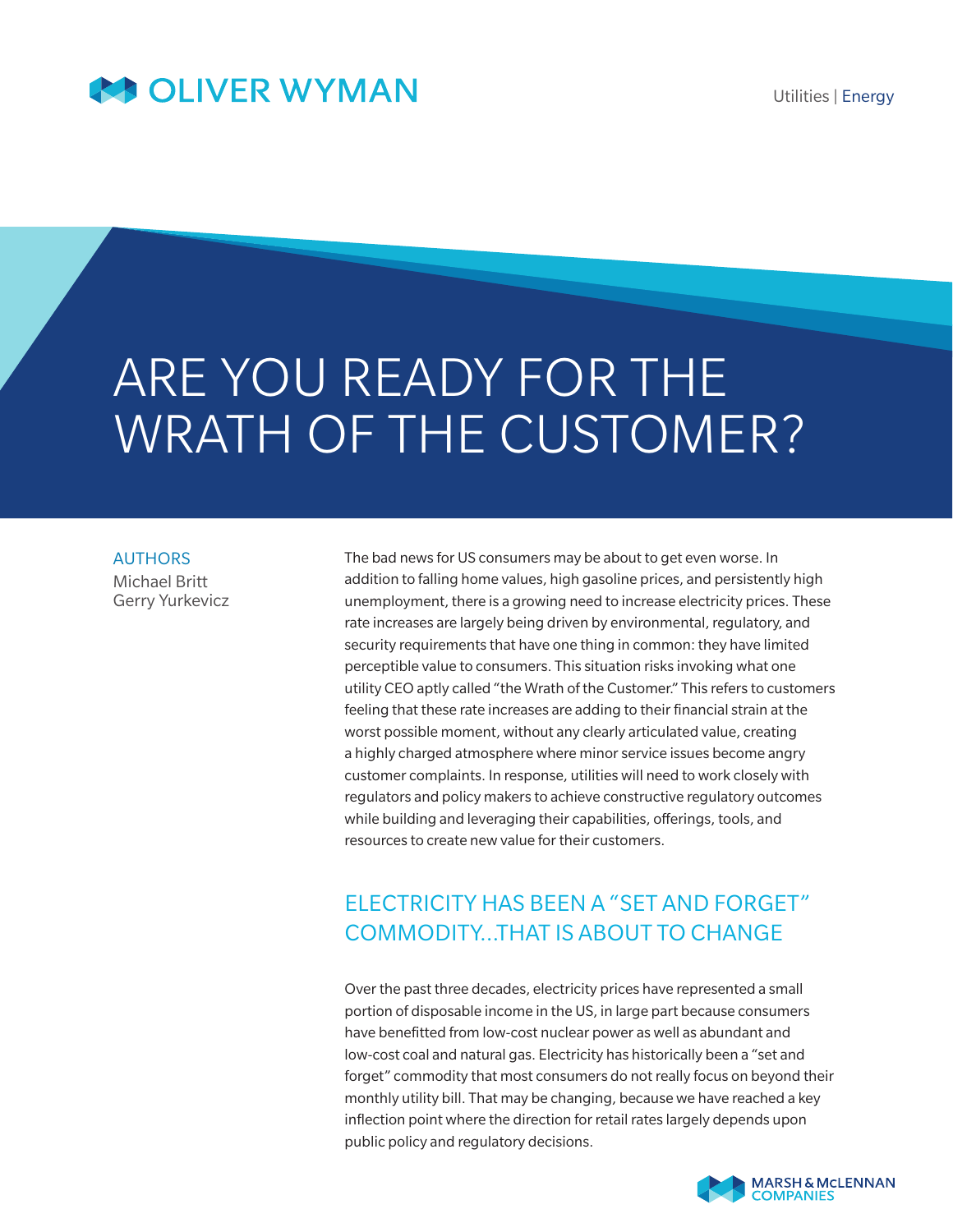# Residential retail rates have been rising over the past 5 years

According to data from the US Energy Information Administration (EIA), average retail prices have risen across all customer segments; however the increases have been most significant in the residential segment (Exhibit 1).



Over the past 5 years, retail electricity prices across all customer classes increased by a compound annual growth rate (CAGR) of 2.1% per year. Residential rates grew more quickly than the average of all sectors, with a CAGR of 2.7%, despite benefitting significantly from lower natural gas generation costs. In contrast, the Consumer Price Index, excluding food and energy, rose by 1.7% per year over the same period. Residential electricity prices have increased a full percentage point annually (60% higher) versus other goods and services over the past 5 years.

In addition to price increases being more pronounced in the residential customer class, there are also significant regional differences in how those price increases impacted customers. Exhibit 2 depicts the disparity in regional impacts over the past 5 years.



#### Exhibit 2: Average annual retail price change (2006-2010), All sectors (avg. Annual Percent Change)

**Source:** US Energy Information Administration, Monthly Energy Review August 2011 Table 9.9, Monthly Average Retail Price of Electricity; Oliver Wyman analysis.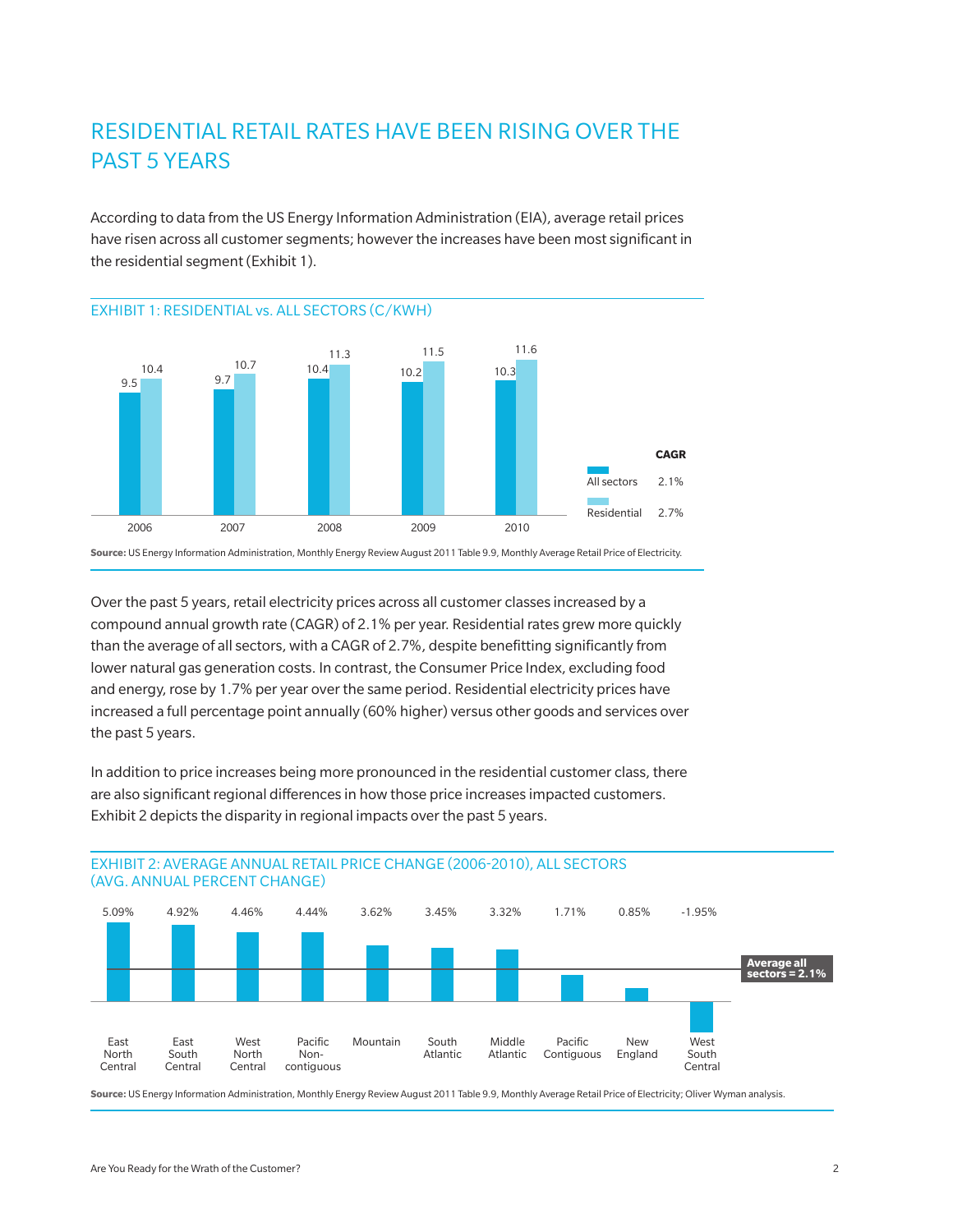During the period from 2006 to 2010, East North Central and East South Central had average annual rate increases of 5.1% and 4.9% respectively across all customer segments, against the national average of 2.1%. Customers in seven out of the ten census regions have experienced average prices increases of at least 3% annually over the past five years. These regions are heavily dependent upon coal for generation and are in the midst of significant environmental retrofits and retirements of older coal plants to meet existing environmental requirements.

### Future rate increases are likely to be even greater

According to our research, pending rate cases demonstrate that this trend is likely to continue, with increases of up to 27% proposed to regulators. The average request pending before regulators is for a 9.6% increase in retail electric rates. The historical average of the rate case results since 2007 indicates that the utilities may ultimately be granted 92% of their request, so roughly an 8.9% increase can be anticipated.

These anticipated increases are likely to be dwarfed by the rate increases needed if any significant portion of the Edison Foundation's estimated \$1.5 trillion infrastructure investment is deployed. This is just the investment required for utilities to maintain today's high level of reliability through 2030 and does not include any new carbon policy impacts, which were estimated to be an additional \$500 billion. In addition to these projected investment requirements, there are a number of proposed Environmental Protection Agency (EPA) rules pending that could have a significant impact on retail rates. While the EPA recently agreed to a White House request that it defer its Ground Level Ozone rules until 2013, a number of other



#### exhibit 3: Coal as a percentage of electric generation

**Source:** US Energy Information Administration, Electric Power Generation and Consumption Data by Month and State, August 18, 2011 Release.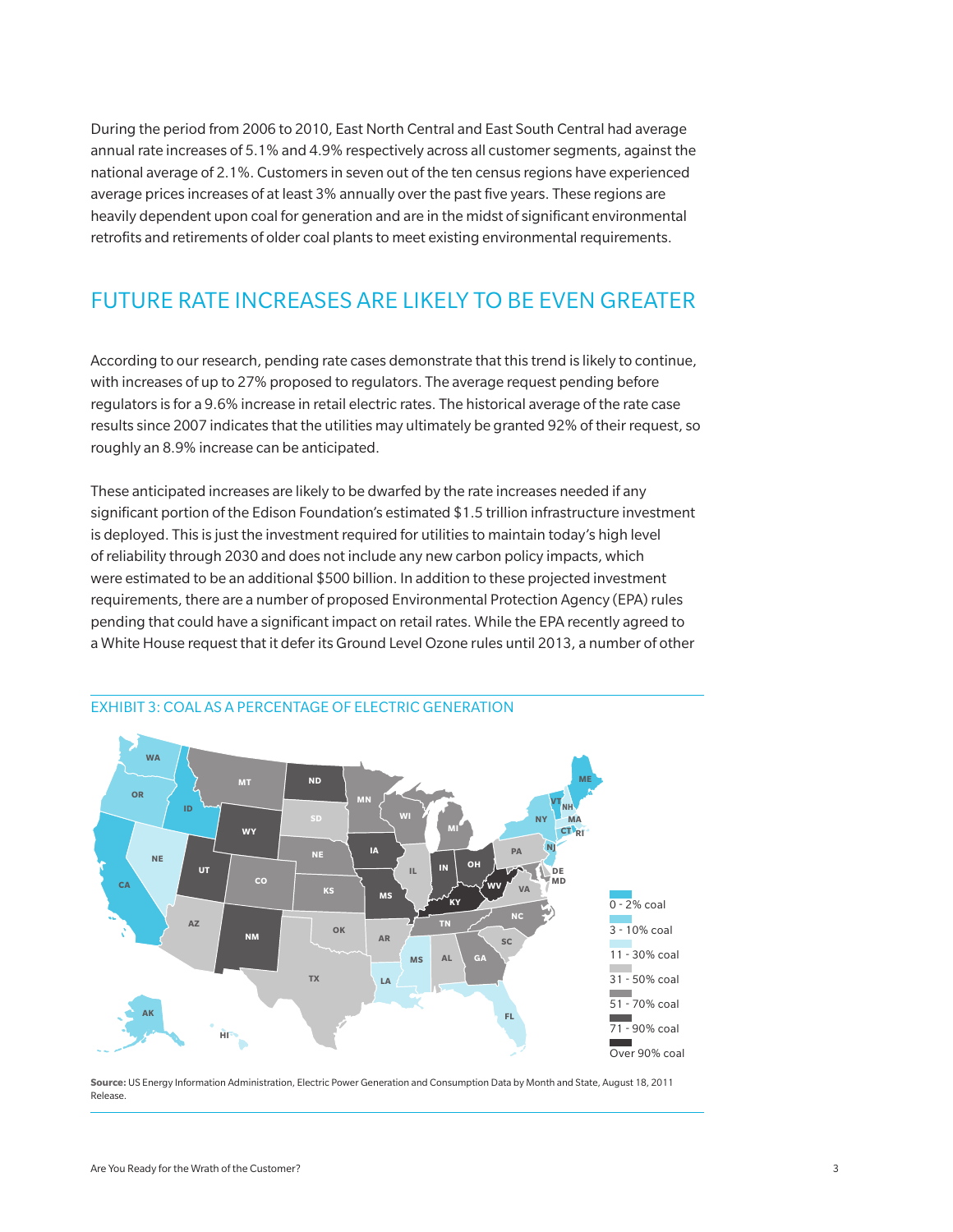rules remain pending, including Cross-State Air Pollution (CSAPR) and Maximum Achievable Controls Technology (MACT), which could drive up retail rates even further. If these are enacted and enforced, the Federal Energy Regulatory Commission (FERC) staff has informally estimated that 8% of our electric generation capacity, representing 81 GW of the nation's generating capacity, will need to be retired.

Unfortunately for customers of utilities that rely on coal generation to keep their electricity costs low, these increases will not be evenly distributed. The vast majority of the costs of complying with these EPA rules will fall on coal generation and consequently, on the residents of those states with a greater proportion of electricity generated from coal, primarily in the Southeast and Midwest (Exhibit 3).

## DISPOSABLE INCOMES HAVE BEEN FLAT WHILE ELECTRIC RATES HAVE BEEN RISING

The deteriorating financial fortunes of many consumers are compounding the impact of projected increases in electricity rates. Rising electricity rates are more manageable when disposable income (the funds left over for the consumer after taxes), is rising as fast or faster than electricity prices; however, in a period of relatively flat disposable income growth, energy consumption will represent an increasing share of disposable income. Over the past 5 years, electricity rates grew by a CAGR of 2.7%, while disposable personal income grew by a meager 0.2%, with nearly zero growth over the past 3 years.

Consumers have allocated an increasing portion of disposable income to paying their electricity bills. In 2006, electricity represented 3% of disposable income; however, by 2010, electricity represented 3.4% of disposable income, increasing its share of disposable income by over 12%. Increasing electricity rates, combined with already stretched disposable incomes, are putting utilities in a difficult political situation as they seek to obtain the regulatory authority to fund their mandated environmental and operational obligations.

## Will the disparity between electric rates and disposable incomes continue to grow?

Unfortunately, it appears that electricity's share of wallet will only grow over time. According to the Congressional Budget Office (CBO), unemployment will not return to historical averages until 2016. With unemployment hovering above 9% and the number of "under-employed" representing an additional 14%, nearly a quarter of the US population has less disposable income than in previous years. The consumer's assessment of the economic outlook is not much better. According to the University of Michigan's Consumer Sentiment Index (Exhibit 4) consumer sentiment is at its lowest levels since the early 1980s and has still not recovered from the economic downturn in 2008-2009.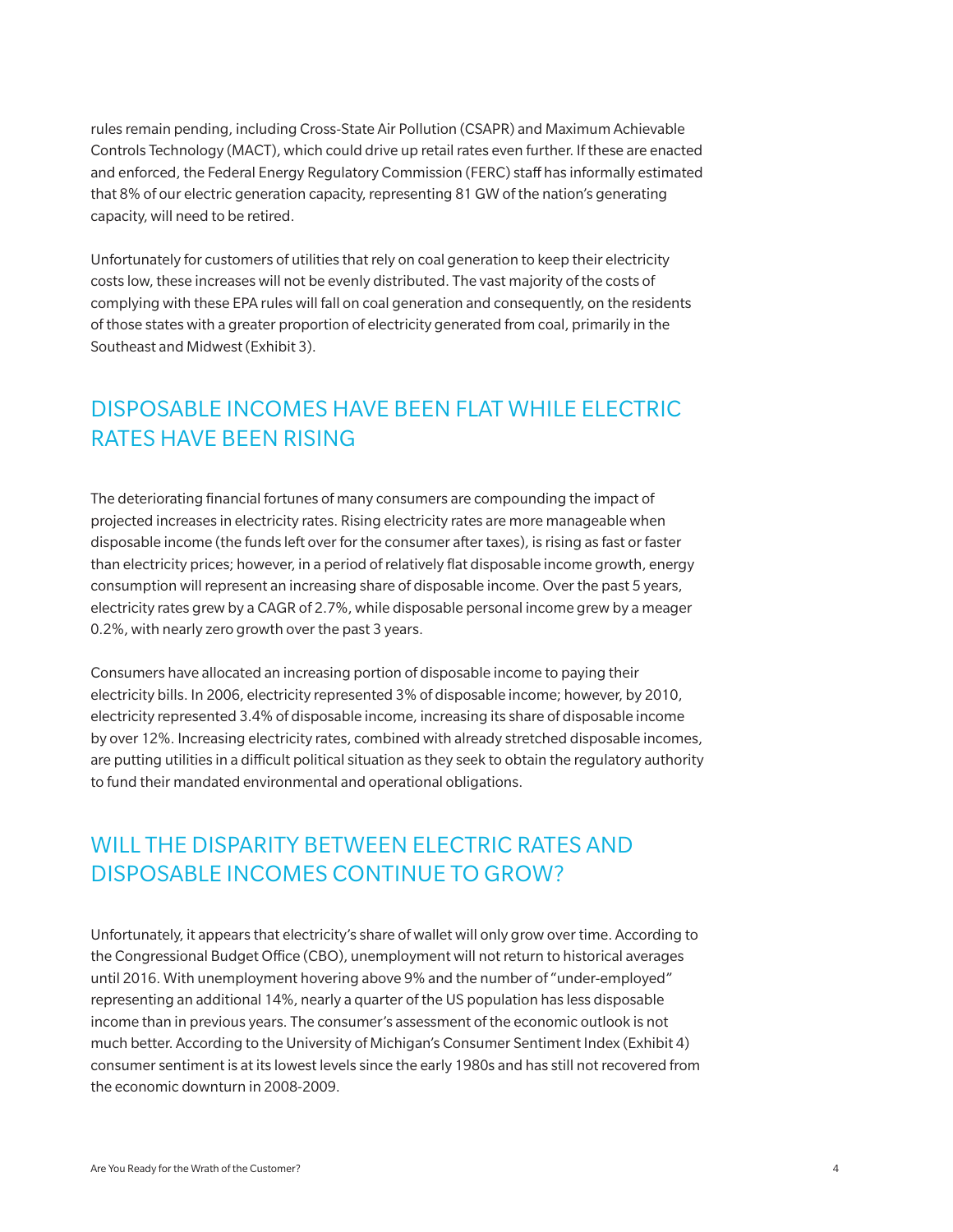

#### Exhibit 4: University of Michigan consumer confidence sentiment index

**Source:** Federal Reserve Bank of St. Louis, University of Michigan: Consumer Sentiment Index, http://research.stlouisfed.org/fred2/series/ UMCSENT.

While the future outlook for electricity rates is largely dependent upon public policy and regulatory and utility management decisions, one fact is clear: substantial capital investments are required by the nation's utilities to modernize the electric grid and to meet proposed environmental requirements. For example, the Edison Electric Institute (EEI) estimates that the incremental investments needed to comply with the proposed CSAPR and MACT rules through 2020 will be between \$114 billion and \$270 billion. These cost increases will be highest in the states that rely most heavily on coal for generation (Exhibit 3). If other potential drivers such as grid modernization, homeland security requirements to increase cyber-security, and/or rising natural gas prices add to these costs, even greater rate increases could be in store for consumers.

# WHAT IMPACT WILL RISING PRICES HAVE ON consumer satisfaction?

According to the J.D. Power 2011 residential customer satisfaction study, the two most important factors contributing to satisfaction are reliability and price. If reliability stays roughly constant while electricity rates continue to rise, it is reasonable to assume that overall customer satisfaction will fall. If electricity accounts for what the consumer perceives to be too great a portion of their monthly expenses, the likelihood of increasingly dissatisfied customers complaining to regulators regarding billing, customer service, or reliability issues increases dramatically. Small numbers of unsatisfied customers will be able to blog and "tweet" their displeasure to their increasingly interconnected and financially stretched fellow customers, negatively impacting the public perception of the utility.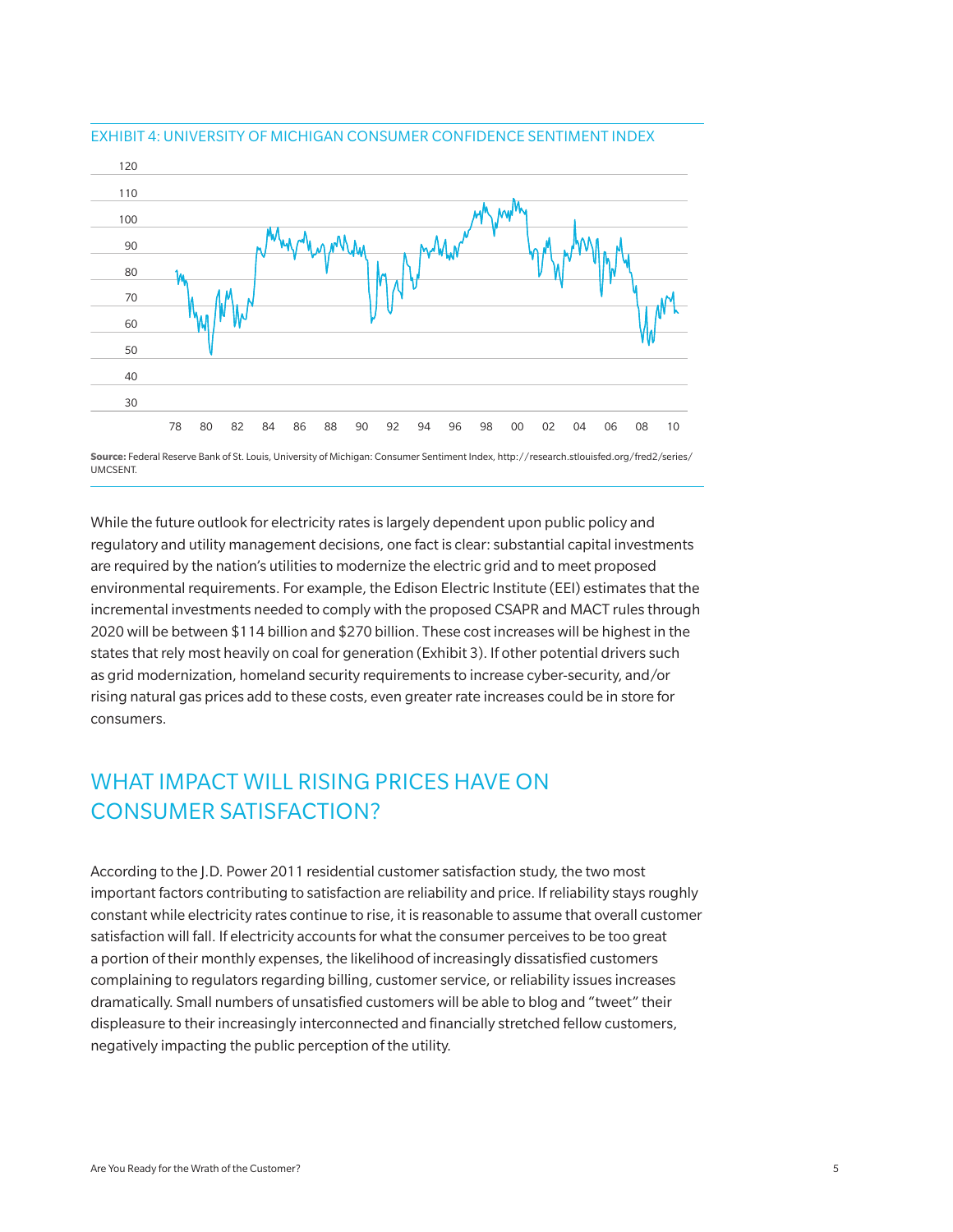### WHAT ARE THE IMPI ICATIONS?

Deteriorating economic conditions and pending increases in electricity rates are likely to put increasing focus on electricity prices and consumption. Regulators will be under pressure to keep electricity rates low as part of additional "economic stimulus." Utility companies need to work with their legislators and regulators to seek constructive solutions to keep rates low for consumers, including deferring or modifying rules and regulations that have significant capital requirements.

#### How should Utilities respond?

Utilities need to have several key things in place to ensure that they increase the value proposition for their customers and the probability of constructive regulatory outcomes:

- 1. Drive meaningful cost reduction/efficiency efforts. While cost reductions will not be able to outpace future revenue requirements, utilities should ensure that they have undertaken significant efforts to reduce and control O&M and G&A expenditures through streamlining and simplifying both operations and corporate services. Maintaining key O&M performance metrics and continuous improvement efforts will help drive both performance and public perception, while reducing the utility's revenue requirements and improving its cash flow.
- 2. Develop strong customer analytics and value-based interaction capabilities. Utilities that can learn recursively from customer interactions and provide access to that information to help consumers manage their energy usage will create significant new value. This keeps the utility's offers relevant and better targeted, by providing customers with analysis regarding what customers with similar needs have been interested in or purchased in the past. Creating positive "value-based" interactions will increase the frequency and quality of future interactions.
- 3. Simplify your energy management offerings. Most existing energy efficiency offerings are too complex and require too much capital investment by the utility or the consumer (who may move in a few years). Utilities should provide simple, low-cost tools and solutions for customers of all customer classes to better manage usage, keeping their total cost of electricity as low as possible without lifestyle or operational impacts.
- 4. Move toward customer-centric operations. Utilities should provide their customers with access to non-sensitive operational data. This sort of operational transparency helps make UPS and FedEx among the leaders across all industries in customer satisfaction every year. With access to up-to-date operational data, business and residential customers are able to make plans relative to operations or lifestyles regarding energy usage. This should be supported by proactive use of social media to ensure that there are immediate and accurate answers available for customers as issues arise.
- 5. Invest in regulatory and governmental affairs capabilities. Utilities must clearly articulate to their regulators that the cost of "having it all" is too great for consumers to bear. The utility and regulators will need to work together to find appropriate tradeoffs in response to the economic environment and operational realities of compliance. Significant impacts on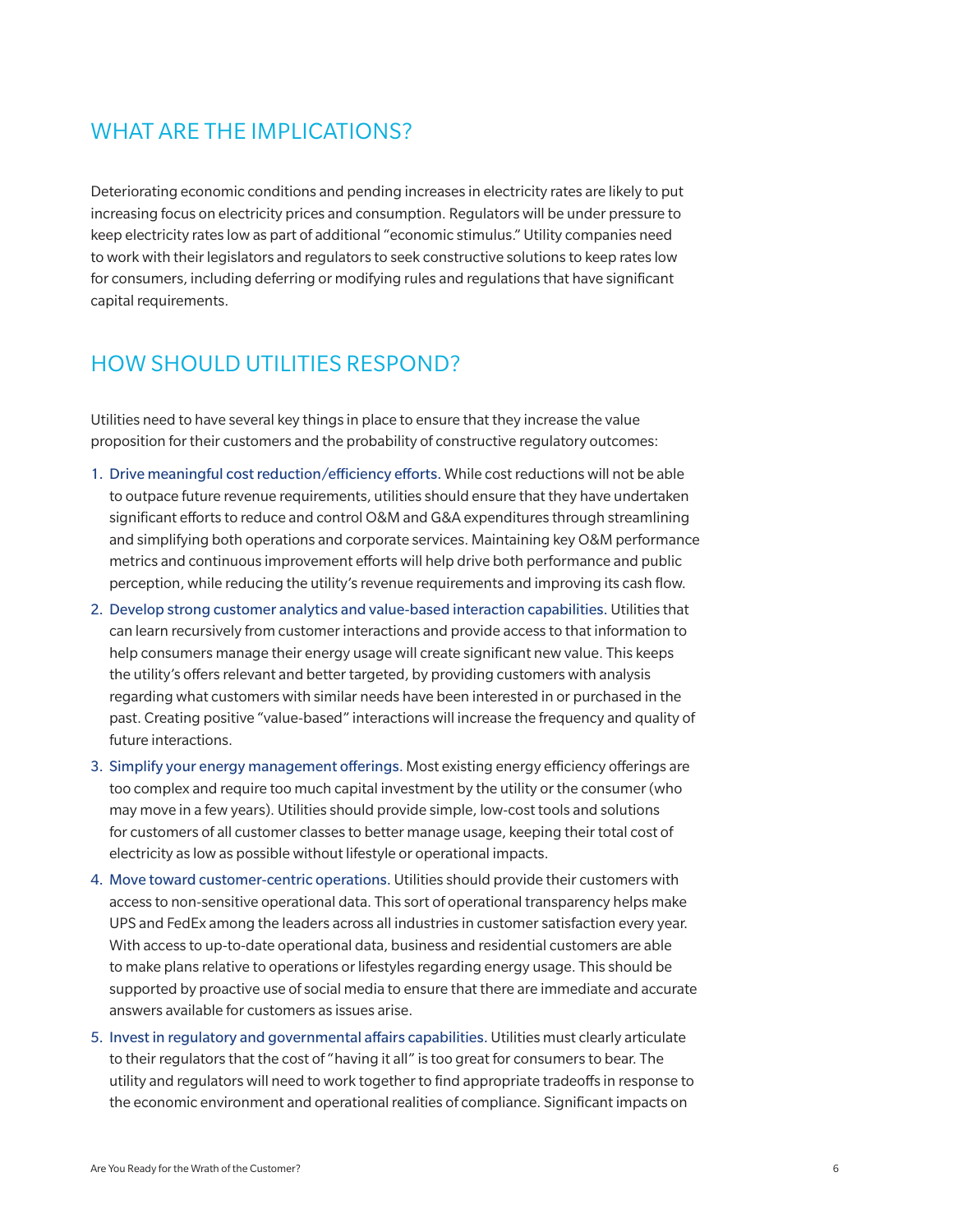customer prices in the future are being debated today and should be at the forefront of every utility's executive agenda to help keep electricity affordable for consumers.

Although some of the forces at work that are putting pressure on energy costs may be outside of a utility's control, the levers above demonstrate that there are ways for a utility to improve its regulatory outcomes, cost structure, and operational efficiency. And helping keep energy prices down for already-stretched consumers will pay off in the long run in terms of happier customers.